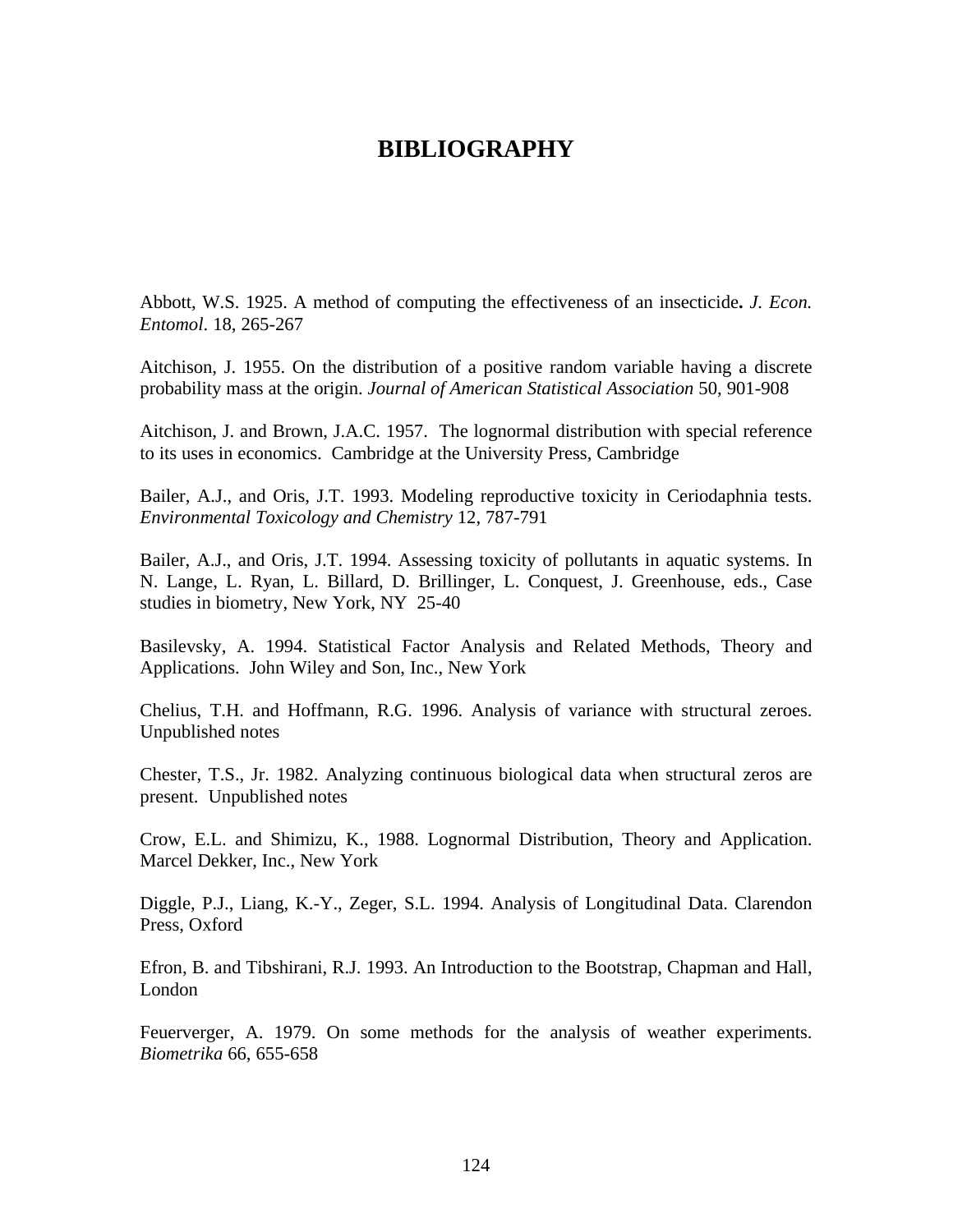Godambe, V.P. 1960. An optimum property of regular maximum likelihood estimation. *The Annals of Mathematical Statistics* 31, 1208-1211

Godambe, V.P. 1976. Contional likelihood estimation and unconditional optimum estimating equations. *Biometrika* 63, 277-284

Godambe, V.P. and Kale, B.K. 1991. Estimating functions: an overview. In *Estimating Functions*, Ed. V.P. Godambe, Clarendon Oxford, p.3-20

Godambe, V.P. and Heyde, C.C. 1987. Quasi-likelihood and optimal estimation. *International Statist. review* 55, 231-244

Godambe, V.P. and Thompson, M.E. 1989. An extension of quasi-likelihood estimation. *Journal of Statist. Plann. and Inference* 22, 137-152

Hamilton, M.A. 1986. Statistical analysis of the cladoceran reproductivity test. *Envir. Tox. and Chem*. 5, 205-212

Heilbron, D.C. 1989. Generalized linear models for altered zero probabilities and overdispersion in count data. SIMS Technical Report No.9 Dept. of Epidemiology and Biostatistics, Univ. of California, San Francisco

Kaur, A., Gregori, D., Patil, G.P. and Taillie, C. 1995. Assessment of aquatic systems toxicity using generalized linear models and quasi-likelihood techniques. COENOSES 10(2-3), 113-121

Kerr, D.R. and Meador, J.P. 1996. Modeling dose response using generalized linear models. *Environmental Toxicology and Chemistry* 15, 395-401

Koopmans, L.H. 1981. Introduction to Contemporary Statistical Methods. Second edition, Duxbury Press, Boston

Lachenbruch, P.A. 1976. Analysis of data with clumping at zero. *Biometrical Journal* 18, 351-356

Lambert, D. 1992. Zero-inflated Poisson regression, with an application to defects in manufacturing. *Technometrics* 34, 1-14

Lawless, J. 1987. Negative binomial and mixed Poisson regression. *Canadian Journal of Statistics* 15, 209-225

Liang, K.-Y. and Zeger, S.L. 1986. Longitudinal data analysis using generalized linear model. *Biometrika* 73, 13-22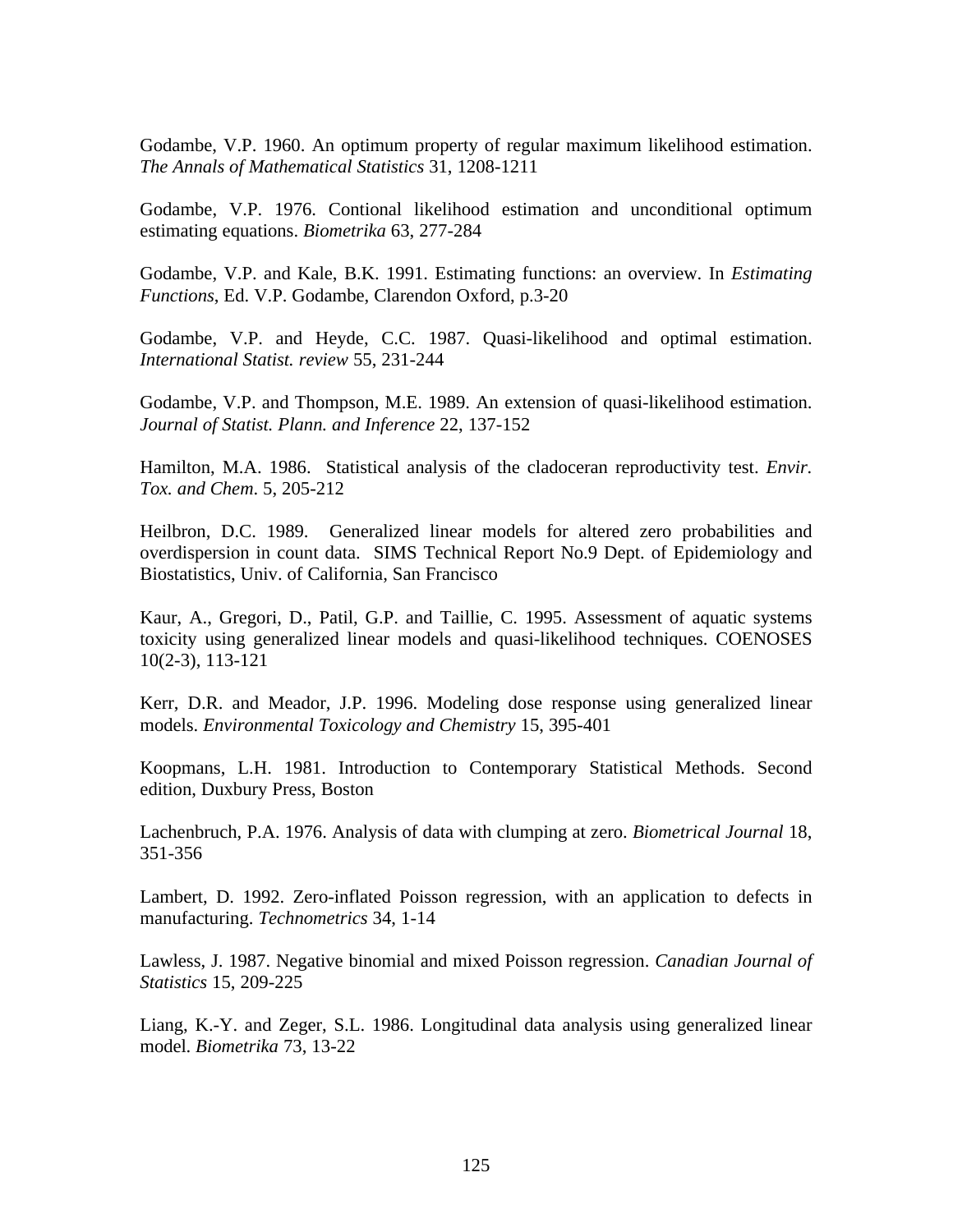Lindsey, J.K. 1995. Modeling Frequency and Count Data. Oxford University Press, New York

Little, R.J.A. and Rubin, D.B. 1987. Statistical Analysis with Missing Data. John Wiley, New York.

Longford, N.T. 1993. Random Coefficient Models. Oxford University Press, Oxford

McCullagh, P. 1983. Quasi-likelihood functions. *Annnals of Statistics* 11, 59-67

McCullagh, P. and Nelder, J.A. 1989. Generalized Linear Models, second edition. Champman and Hall, University Press, Cambridge

Morgan, B.J.T. 1992. Analysis of Quantal Response Data, Chapman and Hall, London

Nelder, J.A., Lee,Y. 1992. Likelihood, quasi-likelihood and pseudolikelihood: Some comparisons. *Journal of the Royal Statistics Society* (B) 54, 1, 273-284.

Norberg-King, T.J. 1988. An interpolation estimate for chronic toxicity: The  $IC_p$ approach. National effluent toxicity assessment center technical report 05-88. U.S. Environmental Protection Agency, Duluth, MN

Oris, J.T. and Bailer, A.J. 1993. Statistical analysis of the Ceriodaphnia toxicity test: sample size determination for reproductive effects. *Environmemtal Toxicology and Chemistry* 12, 85-90

Oris, J.T., Winner, R.W., and Moore, M.V. 1991. A four day Ceriodaphnia survival and reproduction toxicity test. *Environmental Toxicology and Chemistry* 10, 217-224

Pennington, M. 1983. Efficient estimators of abundance, for fish and plankton surveys. *Biometrics* 39, 281-286

Schabenberger, O. and Gregoire, T.G. 1995. A conspectus on estimating function theory and its applicability to recurrent modeling issues in forest biometry. *Silva Fennica* 29, 1

Schabenberger, O. 1995. The analysis of longitudinal ordinal data. Dissertation, Virginia Tech, Blacksburg

Shimizu, K. 1993. A bivariate mixed lognormal distribution with an analysis of rainfall data. Journal of Applied Meteorology 32, 161-171

Smith, E.P. and Palettas, P.N. 1992. Mixture models in environmental impact assessment. *ASA 1992 Proceedings of Section on Statistics and the Environment* 118-123